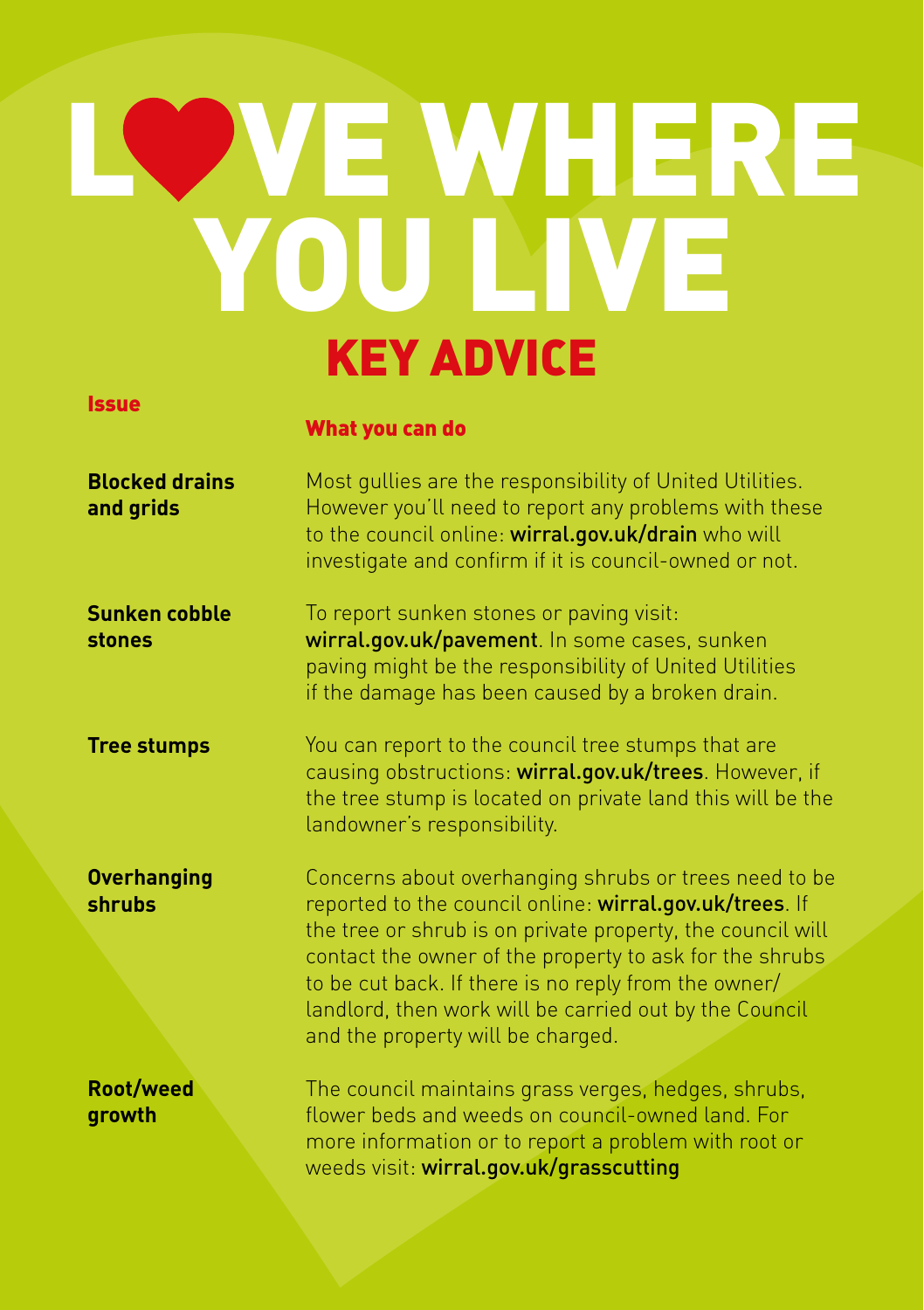| <b>Issue</b>                             | What you can do                                                                                                                                                                                                                                                                                                                                                                                                             |
|------------------------------------------|-----------------------------------------------------------------------------------------------------------------------------------------------------------------------------------------------------------------------------------------------------------------------------------------------------------------------------------------------------------------------------------------------------------------------------|
| <b>Collapsed wall</b>                    | If a wall has fallen down, you'll need to contact the<br>council on 0151 606 2004 to report this. Once reported,<br>the council will send a letter to the owner of the<br>property, to ask for removal of rubble/bricks, or to<br>make a clear passageway until the waste is removed.<br>If there is no reply from the owner/landlord, then work<br>will be carried out by the Council and the property will<br>be charged. |
| <b>Dangerous walls</b>                   | If you're concerned about a wall or structure falling<br>you can report it to the council's Building Control team,<br>who will inspect within 15 working days. For more<br>information and contact details visit:<br>wirral.gov.uk/dangerousstructures                                                                                                                                                                      |
| <b>Alley gates</b><br>(faulty or broken) | If the gates to your entry are faulty or you've lost keys,<br>you'll need to ring Action Partnership on 0151 606 5443<br>for repairs and purchase of new keys.                                                                                                                                                                                                                                                              |
| <b>Entry Cleaning</b>                    | All entries are cleaned every four weeks as part of<br>scheduled street cleanse - this is to remove things<br>such as: fly tipping, dog fouling and litter. If your entry<br>hasn't been cleaned for over 4 weeks or you'd like to<br>check the street cleaning schedule visit:<br>wirral.gov.uk/streetcleaning                                                                                                             |
| <b>Abandoned bins</b>                    | Residents can report any abandoned bins online by<br>visiting: wirral.gov.uk/removebin. An officer will visit<br>within 15 working days to sticker the bin and the bin will<br>be removed within 5 working days. These bins are not<br>removed by the cleaning crew.                                                                                                                                                        |
| <b>Dog fouling</b>                       | You can report an issue with dog fouling online at:<br>wirral.gov.uk/dogfouling. This will be passed to the<br>Dog Warden team for investigation, alongside the<br>Enforcement team for monitoring.                                                                                                                                                                                                                         |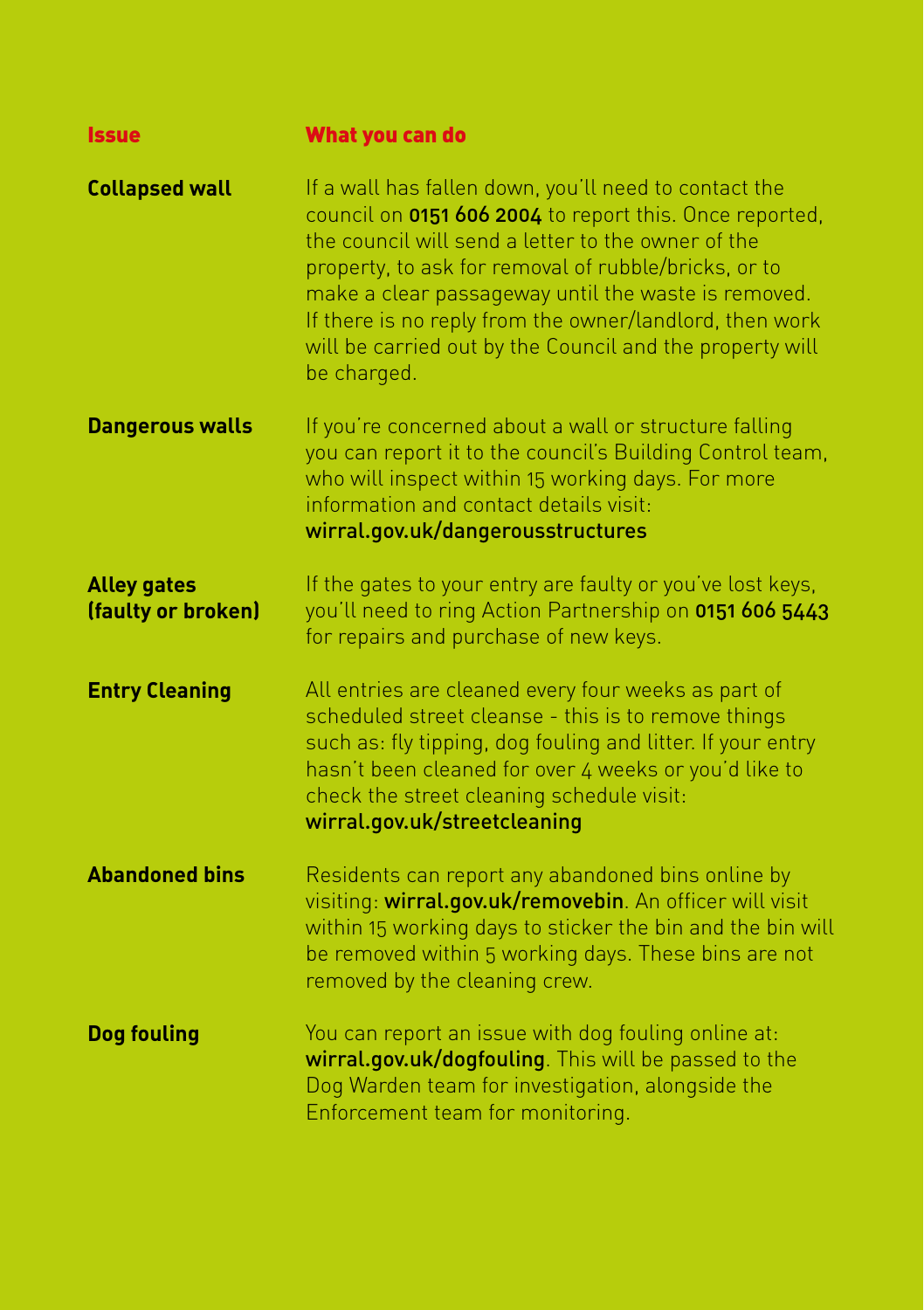| <b>Issue</b>                           | What you can do                                                                                                                                                                                                                                                                                                                                                                                                                           |
|----------------------------------------|-------------------------------------------------------------------------------------------------------------------------------------------------------------------------------------------------------------------------------------------------------------------------------------------------------------------------------------------------------------------------------------------------------------------------------------------|
| <b>Entry blocked by</b><br>fly tipping | You can report fly tipping in an entry online:<br>wirral.gov.uk/flytipping. The rubbish won't be<br>removed until the scheduled cleanse. However, if the<br>entry is blocked, access will be made. Bags in the<br>entry will be investigated, but will not be removed until<br>schedule cleanse.                                                                                                                                          |
| <b>Discarded gas</b><br><b>bottles</b> | It's the responsibility of the company who owns the gas<br>bottle to remove them, residents will need to report this<br>to the company. If the owner of the gas bottle is unable<br>to be found, report to the Council, who will arrange its<br>removal within 5 days by visiting:<br>wirral.gov.uk/flytipping                                                                                                                            |
| <b>Discarded needles</b><br>and sharps | If you find any needles or syringes on the highway or<br>council property, please report it immediately to<br>Streetscene:<br>Monday to Friday, 8am to 5pm, call 0151 606 2004<br>(outside of these hours call 0151 647 7810).<br>Needles/syringes found on private properties are the<br>owner's responsibility to dispose of. If needles/<br>syringes are found on commercial premises, you'll<br>need to contact the company directly. |
| <b>Asbestos</b>                        | Asbestos is usually safe unless disturbed. If you're<br>concerned about suspected asbestos visit the advice<br>page online: wirral.gov.uk/asbestos or contact the<br>Environmental Health team by emailing<br>environmentalhealth@wirral.gov.uk                                                                                                                                                                                           |
| <b>Fly tipping</b>                     | Fly tipping is an offence and is a nuisance to local<br>communities. If you're aware of a problem with fly<br>tipping you can report this online:<br>wirral.gov.uk/flytipping. A council officer will inspect<br>the location and then arrange with Biffa to clear, (if it<br>is too much to be removed as part of the scheduled<br>cleanse this will be scheduled in for removal over<br>several visits).                                |